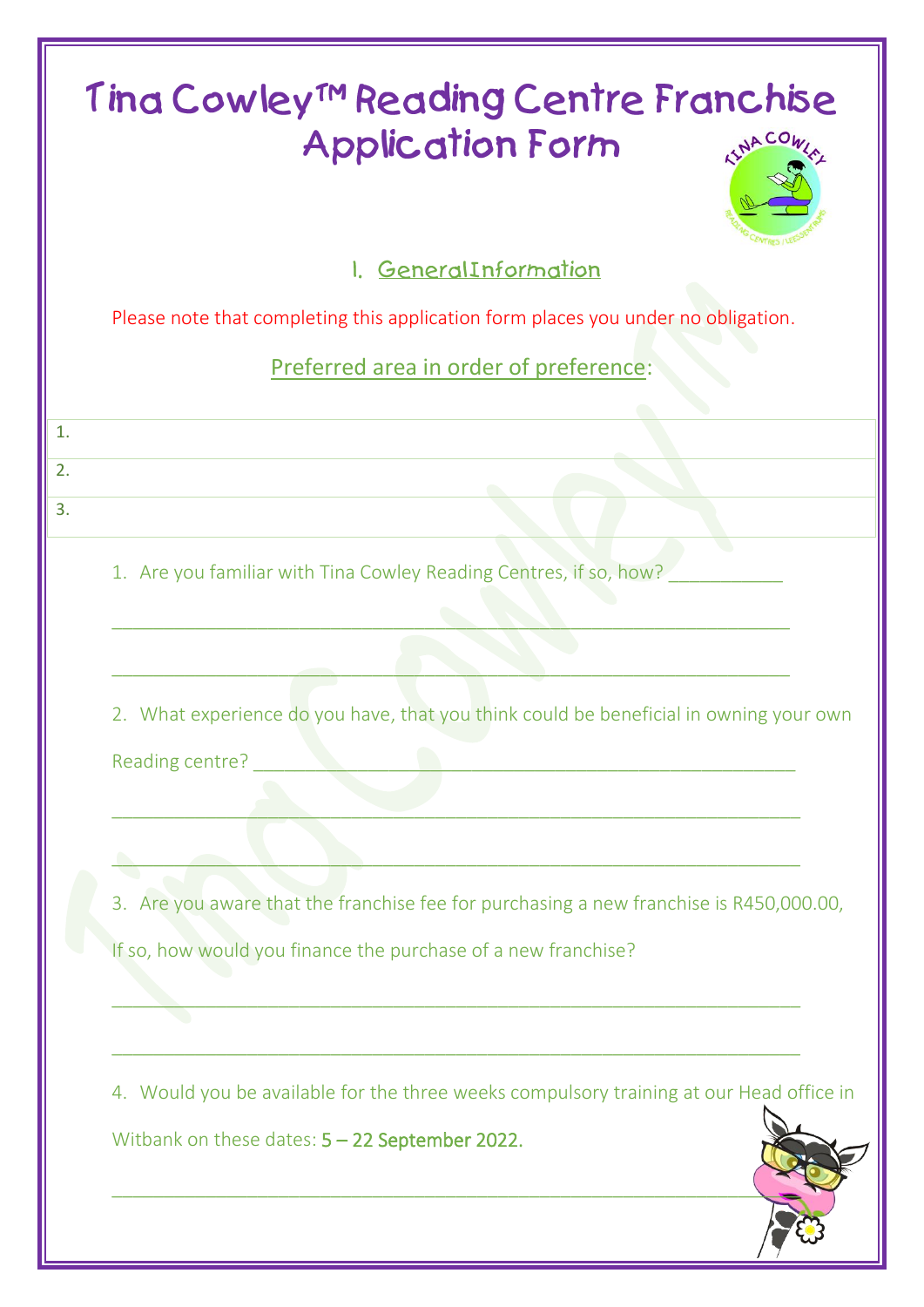| 2. PersonalInformation: |
|-------------------------|
|                         |

|                                                                                                                                                                                                     | <u>2. ECISONALITOMIQIIOII,</u> |  |  |  |  |
|-----------------------------------------------------------------------------------------------------------------------------------------------------------------------------------------------------|--------------------------------|--|--|--|--|
| <b>Full Names</b>                                                                                                                                                                                   |                                |  |  |  |  |
| Surname                                                                                                                                                                                             |                                |  |  |  |  |
| Call by name                                                                                                                                                                                        |                                |  |  |  |  |
| ID Number (Please<br>provide a copy)                                                                                                                                                                |                                |  |  |  |  |
| Preferred language                                                                                                                                                                                  |                                |  |  |  |  |
| Other fluent languages                                                                                                                                                                              |                                |  |  |  |  |
| <b>Postal Address</b>                                                                                                                                                                               |                                |  |  |  |  |
| <b>Physical Address</b>                                                                                                                                                                             |                                |  |  |  |  |
| Cell                                                                                                                                                                                                |                                |  |  |  |  |
| e-mail                                                                                                                                                                                              |                                |  |  |  |  |
| <b>Married Status</b>                                                                                                                                                                               |                                |  |  |  |  |
| Previous convictions?                                                                                                                                                                               |                                |  |  |  |  |
| Have you ever been<br>insolvent?                                                                                                                                                                    |                                |  |  |  |  |
| Own Children                                                                                                                                                                                        |                                |  |  |  |  |
| (Number, Gender, Ages)                                                                                                                                                                              |                                |  |  |  |  |
| <b>Other Children</b>                                                                                                                                                                               |                                |  |  |  |  |
| (e.g. Step Children)                                                                                                                                                                                |                                |  |  |  |  |
| Religion                                                                                                                                                                                            |                                |  |  |  |  |
| Food preferences/<br>Allergies                                                                                                                                                                      |                                |  |  |  |  |
| Experience:<br>3.                                                                                                                                                                                   |                                |  |  |  |  |
| Add information to your CV and any specific personality traits, experiences, and qualities,<br>which you feel is important to qualify as a franchisee of a Tina Cowley Reading Centre<br>Franchise. |                                |  |  |  |  |
|                                                                                                                                                                                                     |                                |  |  |  |  |
|                                                                                                                                                                                                     |                                |  |  |  |  |
|                                                                                                                                                                                                     |                                |  |  |  |  |
|                                                                                                                                                                                                     |                                |  |  |  |  |
|                                                                                                                                                                                                     |                                |  |  |  |  |
|                                                                                                                                                                                                     |                                |  |  |  |  |
|                                                                                                                                                                                                     |                                |  |  |  |  |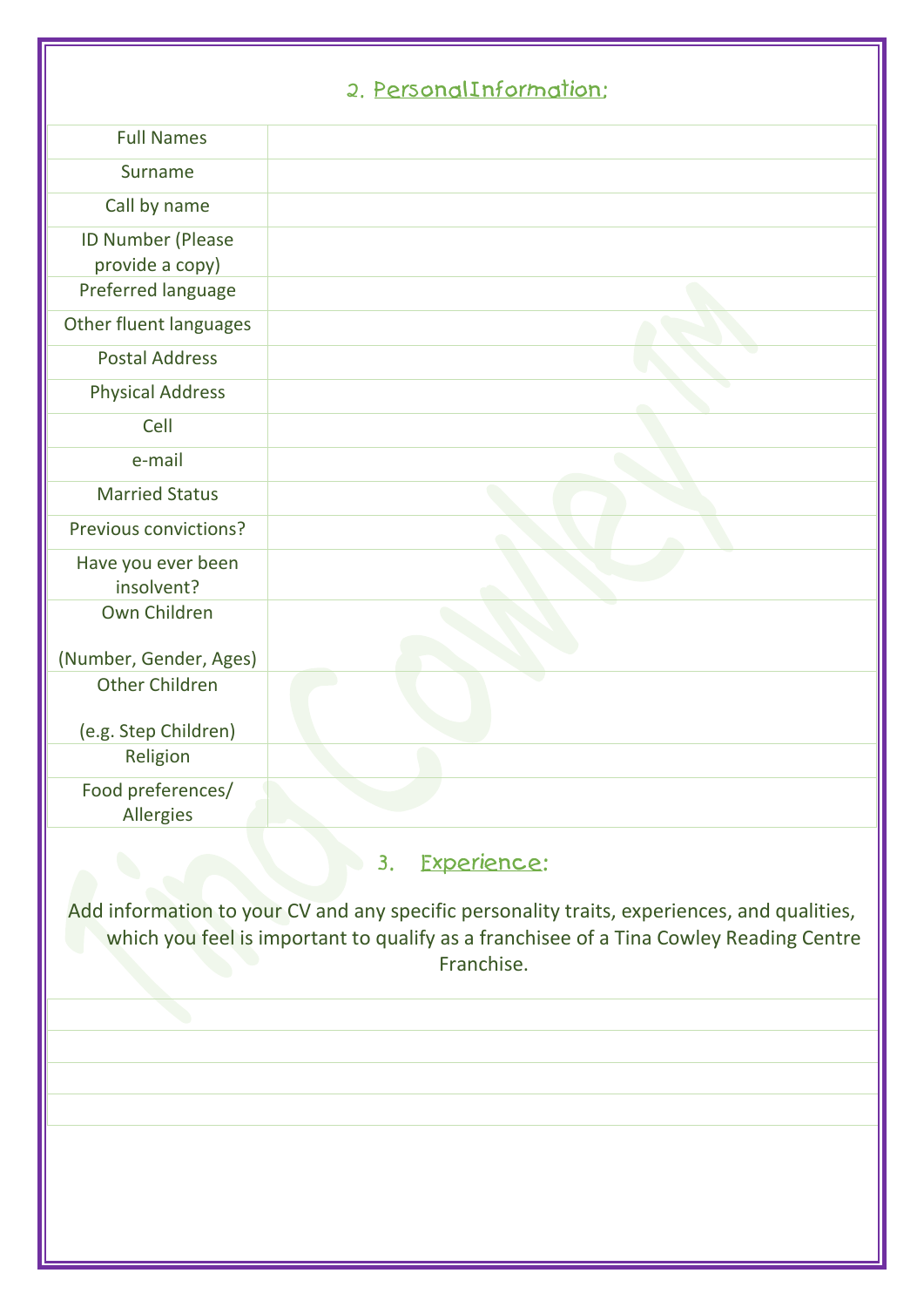## 3.a. Reason to obtain a franchise:

Write a paragraph on the most important reasons why you want to obtain this franchise.

Anything which you would not tolerate in a reading centre?  $3<sub>b</sub>$ 

Write a paragraph on the question.

3.c. How important is the relationship with the parents to you and how would you improve the relationship?

Write a paragraph on the question.

4.d. What would you feel is important to strive for in a reading centre and what would you strive for if you obtain this franchise?

Write a paragraph on the question.